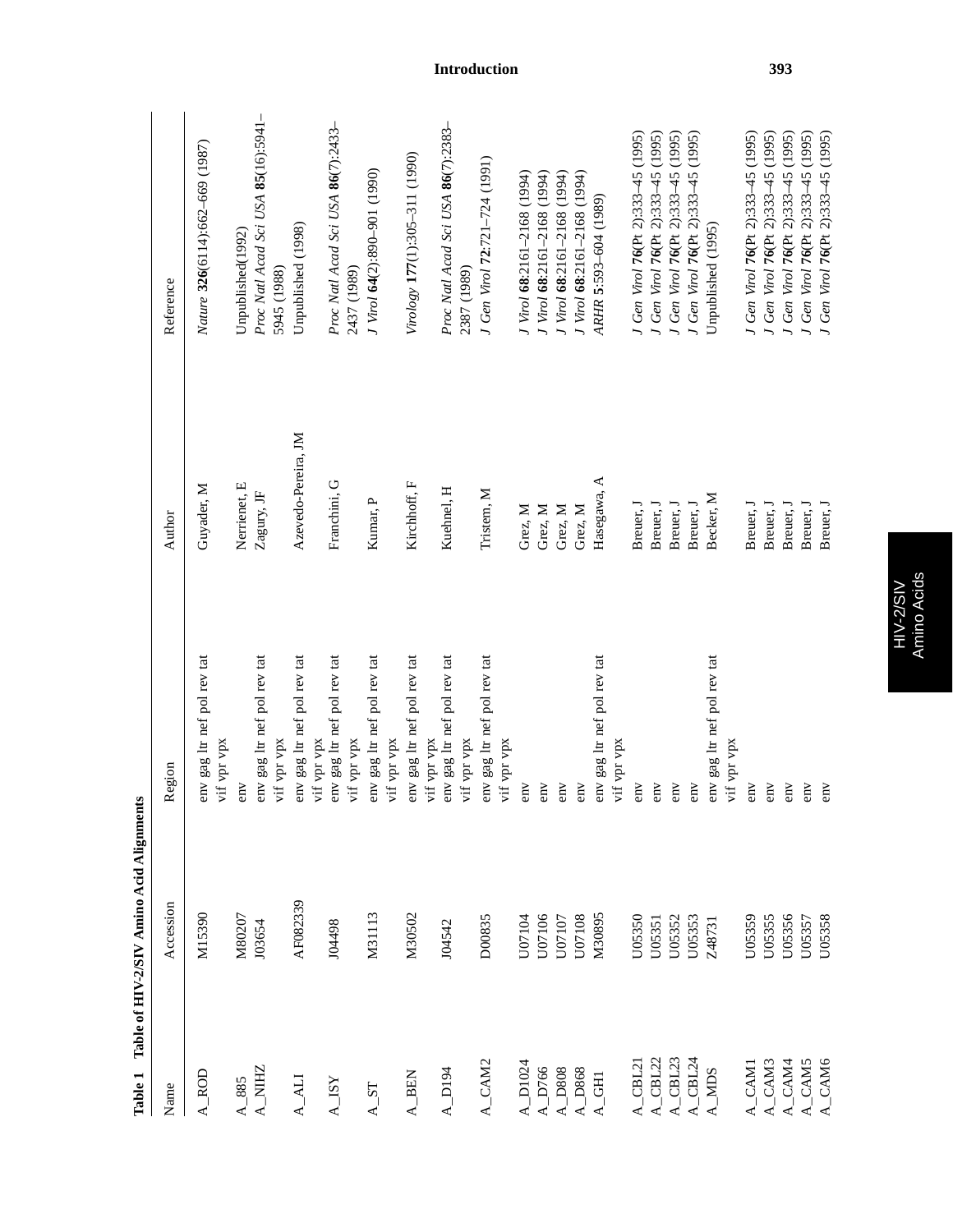| ź  | ۰      |
|----|--------|
| g. | 3      |
| ċ  | ē<br>٥ |
|    |        |
| ٠  |        |
|    |        |
|    | ٠<br>r |

Table 1 cont. **Table 1 cont.**

| Name                                                     | Accession     | Region                                                         | Author         | Reference                                         |
|----------------------------------------------------------|---------------|----------------------------------------------------------------|----------------|---------------------------------------------------|
| $A_K$ KR                                                 | U22047        | env gag ltr nef pol rev tat<br>vif vpr vpx                     | Talbott, R     | Proc Natl Acad Sci USA 90(9):4226-<br>4230 (1993) |
| $A_UCC2$                                                 | U38293        | env gag ltr nef pol rev tat<br>$\ensuremath{\mathsf{vif}}$ vpx | Barnett, SW    | Unpublished (1997)                                |
| $-$ GB1222                                               | L10637        | emv                                                            | Otten, RA      | AIDS 8(3):297-306 (1994)                          |
| $L$ A<br>2924A                                           | L33081        | gag                                                            | Gao, F         | J Virol 68(11):7433-7447 (1994)                   |
| A_60415K                                                 | L33076        | gag                                                            | Gao, F         | J Virol 68(11):7433-7447 (1994)                   |
| <b>A_FA1</b>                                             | L33082        | gag                                                            | Gao, F         | J Virol 68(11):7433-7447 (1994)                   |
| $A$ <sub>_FA2</sub>                                      | L33089        | $\rm \overline{p}$                                             | Gao, F         | J Virol 68(11):7433-7447 (1994)                   |
| $A_5132P1$                                               | L16970        | $\rm{P}$                                                       | Gao, F         | ARHR 9:703-704 (1993)                             |
| $A$ <sub>_S5290</sub> ;                                  | S52907        | pol                                                            | Warren, TC     | Protein Expr Purif 3:479-487 (1992)               |
| $A$ _JAU1                                                | L28935        | vif                                                            | Jacinto, A     | Unpublished (1994)                                |
| $B_U$ UCI                                                | L07625        | env gag ltr nef pol rev tat<br>vif vpr vpx                     | Barnett, SW    | I Virol 67:1006-1014 (1993)                       |
| $B$ D <sub>205</sub>                                     | X61240        | env gag ltr nef pol rev tat                                    | Dietrich, U    | Nature 342(6252):948-950 (1989)                   |
|                                                          |               | vif vpr vpx                                                    |                |                                                   |
| $B$ _EHOA                                                | U27200        | env gag ltr nef pol rev tat<br>vif vpr vpx                     | Rey-Cuille, MA | Virology 202(1):471-476 (1994)                    |
| B GH2P22                                                 | D10458        | emv                                                            | Kawamura, M    | Virology 188:850-853 (1992)                       |
| $B$ <sub>_JA3</sub>                                      | L33096        | emv                                                            | Gao, F         | J Virol 68:7433-7447 (1994)                       |
| <b>B_ONFT3</b>                                           | L33097        | env                                                            | Gao, ${\rm F}$ | J Virol 68:7433-7447 (1994)                       |
|                                                          | J67348        | emv                                                            | Nyambi, PN     | ARHR 13(1):7-17 (1997)                            |
| $\frac{\text{B\_VI1011}}{\text{B\_60667K1}}$             | L33078        | gag                                                            | Gao, F         | J Virol 68:7433-7447 (1994)                       |
| $B$ <sub>_</sub> JA1                                     | L33085        | gag                                                            | Gao, $F$       | J Virol 68:7433-7447 (1994)                       |
| $\frac{\text{B}\_\text{ONFT4}}{\text{B}\_\text{7810Al}}$ | L33084        | gag                                                            | Gao, $F$       | J Virol 68:7433-7447 (1994)                       |
|                                                          | L33080        | $ga$ g                                                         | Gao, F         | J Virol 68:7433-7447 (1994)                       |
| <b>B_ONFT1</b>                                           | L33086        | gag                                                            | Gao, F         | J Virol 68:7433-7447 (1994)                       |
| $B$ <sub>_JA2</sub>                                      | L33090        | $_{\rm{pol}}$                                                  | Gao, F.        | J Virol 68:7433-7477 (1994)                       |
| $B$ <sub>-</sub> ONFT <sub>2</sub>                       | L33091        | $_{\rm{pol}}$                                                  | Gao, F.        | J Virol 68:7433-7477 (1994)                       |
| $C_2238E$                                                | <b>M87118</b> | emv                                                            | Gao, F         | Nature 358:495-499 (1992)                         |
| $C_222381$                                               | L33077        | gag                                                            | Gao, F         | J Virol 68:7433-7447 (1994)                       |
| $C_22$ POLB7                                             | M87138        | pol                                                            | Gao, $F$       | Nature 358:495-499 (1992)                         |
| <b>D_FO784</b>                                           | VI87069       | emv                                                            | Gao, $F$       | Nature 358:495-499 (1992)                         |
| $D_F$ O784                                               | L33083        | gag                                                            | Gao, $F$       | J Virol 68:7433-7447 (1994)                       |
| <b>D_FO784</b>                                           | M87111        | pol                                                            | Gao, F         | Nature 358:495-499 (1992)                         |
|                                                          |               |                                                                |                |                                                   |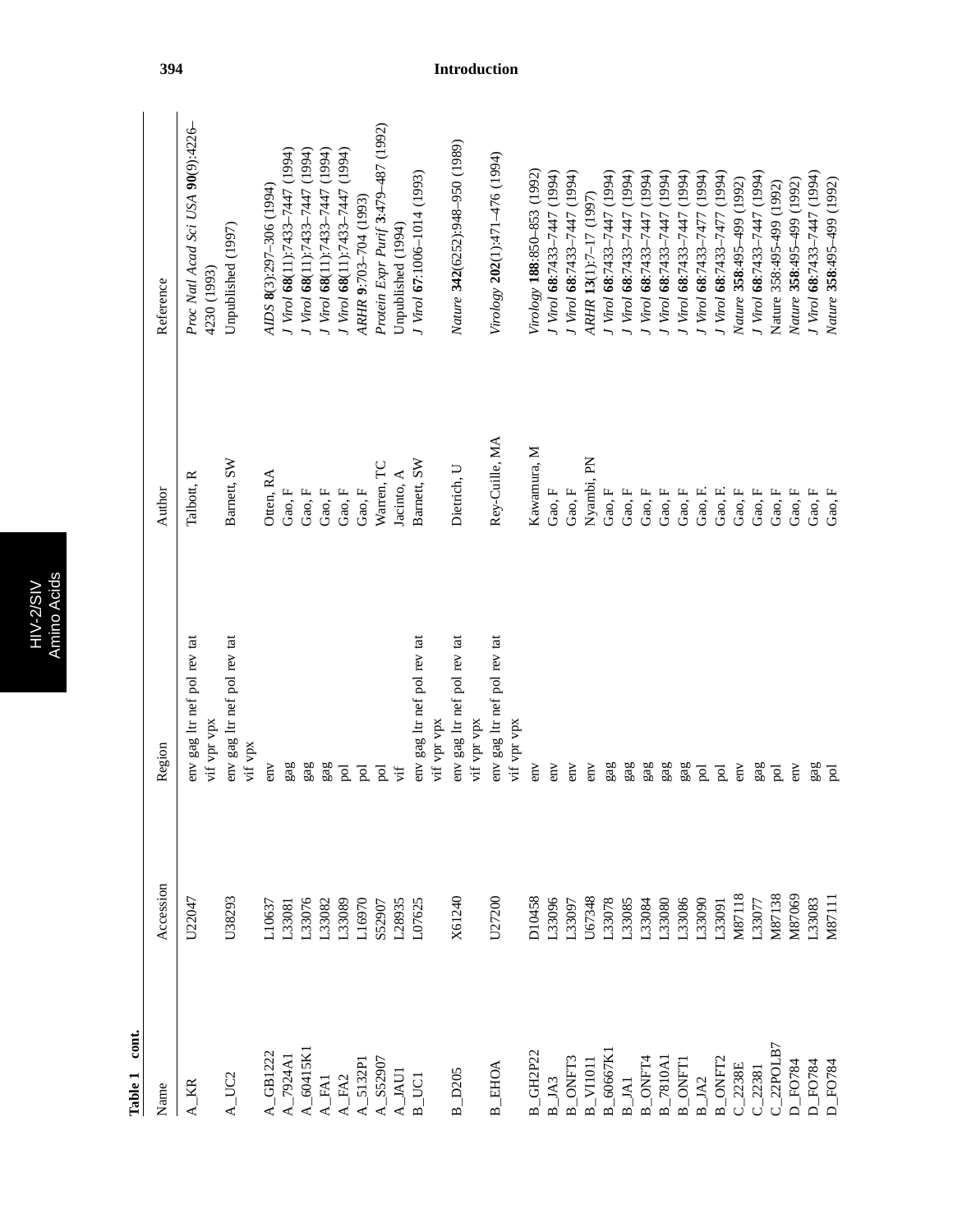| $\sim$               |           |                                            |                   |                                     |
|----------------------|-----------|--------------------------------------------|-------------------|-------------------------------------|
| Name                 | Accession | Region                                     | Author            | Reference                           |
| AE_PAR               | L33093    | pol                                        | $\rm{Gao},\rm{F}$ | (1994) 77477-7477 (1994)            |
| $AB_7312A$           | L33094    | emv                                        | Gao, F            | J Virol 68:7433-7477 (1994)         |
| SD_SMC <sub>12</sub> | X78508    | emv                                        | Peeters, M        | ARHR 10(10):1289-1294 (1994)        |
| SD_SMCI8             | X78509    | emv                                        | Peeters, M        | ARHR 10(10):1289-1294 (1994)        |
| $SD$ _PBJ6P6.6       | L09212    | env gag ltr nef pol rev tat                | Hirsch, VMJ       | J Virol 67:2466-2474 (1993)         |
|                      |           | vif vpr vpx                                |                   |                                     |
| $SD$ MM251           | M19499    | env gag ltr nef pol rev tat<br>vif vpr vpx | Franchini, G      | Nature 328(6130):539-543 (1987)     |
| SD_MM32H             | D01065    | env gag ltr nef pol rev tat<br>vif vpr vpx | Rud, EW           | J Gen Virol 75(Pt 3):529-543 (1994) |
| $SD\_MM1A11$         | M76764    | env gag ltr nef pol rev tat<br>vif vpr vpx | Luciw, PA         | ARHR 8:395-402 (1992)               |
| SD_MM132ZL           | L22809    | emv                                        | Kodama, T         | J Virol 67:6522-6534 (1993)         |
| $SD\_MM239$          | M33262    | env gag ltr nef pol rev tat<br>vif vpr vpx | Kestler, H        | Science 248:1109-1112 (1990)        |
| SD_MM142             | M16403    | env gag ltr nef pol rev tat<br>vif vpr vpx | Chakrabarti, L    | Nature 328(6130):543-547 (1987)     |
| SD_SEGJ              | L26947    | $rac{1}{2}$                                | Kodama, T         | Unpublished(1994)                   |
| $SD\_TEBE2$          | U18019    | emv                                        | Zhu, GW           | J Neurovirol 1(1):78-91 (1995)      |
| <b>SD_MNE</b>        | M32741    | env gag ltr nef pol rev tat                | Benveniste, RE    | J Virol 62(6):2091-2101 (1988)      |
|                      |           | vif vpr vpx                                |                   |                                     |
| SD PHTLG1            | J18046    | emv                                        | Zhu, GW           | J Neurovirol 1(1):78-91 (1995)      |
| SD_P209C19           | L20008    | env                                        | Hynes, NA         | ARHR 9:803-806 (1993)               |
| $SD$ _SMMPBJ14.15    | L03295    | env gag ltr nef pol rev tat<br>vif vpr vpx | Dewhurst, S       | Nature 345:636-640 (1990)           |
| $SD$ SMMPBJ14.441    | M31325    | env gag ltr nef pol rev tat<br>vif vpr vpx | Dewhurst, S       | Nature 345:636-640 (1990)           |
| SD_SMMH9             | M80194    | env gag ltr nef pol rev tat<br>vif vpr vpx | Courgnaud, V      | J Virol 66:414-419 (1992)           |
| $SD$ SMMH4           | X14307    | env gag ltr nef pol rev tat<br>vif vpr vpx | Hirsch, VM        | Unpublished (1989)                  |
| $SD$ _SM62A          | U04982    | env ltr nef rev tat vpr vpx                | Hirsch, VM        | J Virol 68:2649-2661 (1994)         |

Table 1 cont. **Table 1 cont.**